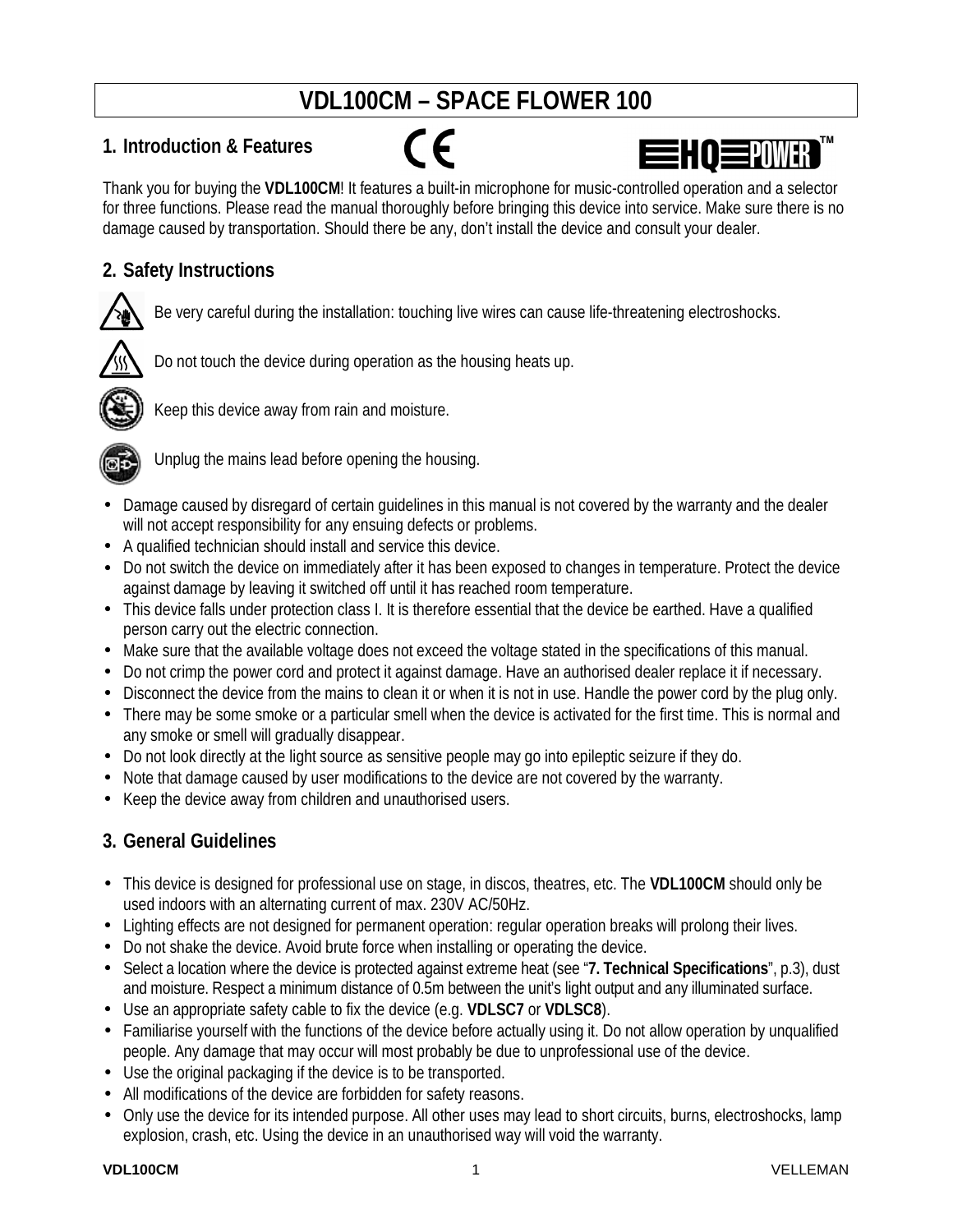# **4. Installation**

#### **a) Lamp**

- Only fit or replace a lamp when the device is unplugged from the mains.
- Let a lamp cool down before replacing it as the temperature of a lamp can reach 700°C during operation.
- When handling a halogen lamp, do not touch it with your bare hands. Use a cloth to insert or remove it.
- Do not install lamps with a higher wattage. They get hotter than this device was designed for.
- Replace any deformed or damaged lamp with a lamp of the same type (see "**7. Technical Specifications**", p.3):



- 1. Unscrew the screw that holds in place the 'lamp replacement access lid' and gently remove the lid.
- 2. Remove the old lamp and insert the new one.
- 3. Carefully put the lid back and fix the screw.

#### **Remark: Do not operate the device when the cover is off.**

#### **b) Fuse**

- Only fit or replace a fuse when the device is unplugged from the mains.
- If the lamp burns out, chances are you will need to replace the fuse as well.
- Replace a blown fuse with a fuse of the same type and rating (see "**7. Technical Specifications**" on p.3):
	- 1. Unscrew the fuse holder on the rear panel with an appropriate screwdriver.
	- 2. Remove the old fuse and install a new one.
	- 3. Replace the fuse holder and fasten it with the screwdriver.

#### **c) Mounting the Device**

- Have the unit installed by a qualified person, respecting EN 60598-2-17 and all other applicable norms.
- The construction to which the device is attached should be able to support 10 times the weight of the device for one hour without deformation.
- The installation must always be secured with a secondary attachment e.g. a safety cable.
- Never stand directly below the device when it is being mounted, removed or serviced. Have a qualified technician check the device once a year and once before you bring it into service.
- Install the device in a location with few passers-by that is inaccessible to unauthorised persons.
- Overhead mounting requires extensive experience: calculating work load limits, determining the installation material to be used… Have the material and the device itself checked regularly. Do not attempt to install the device yourself if you lack these qualifications as improper installation may result in injuries.
- Adjust the desired inclination angle via the mounting bracket and tighten the bracket screws.
- Make sure there is no flammable material within a 50cm radius of the device.
- Have a qualified electrician carry out the electric connection.
- Connect the device to the mains with the power plug. Don't connect it to a dimming pack.
- The installation has to be approved by an expert before the device is taken into service.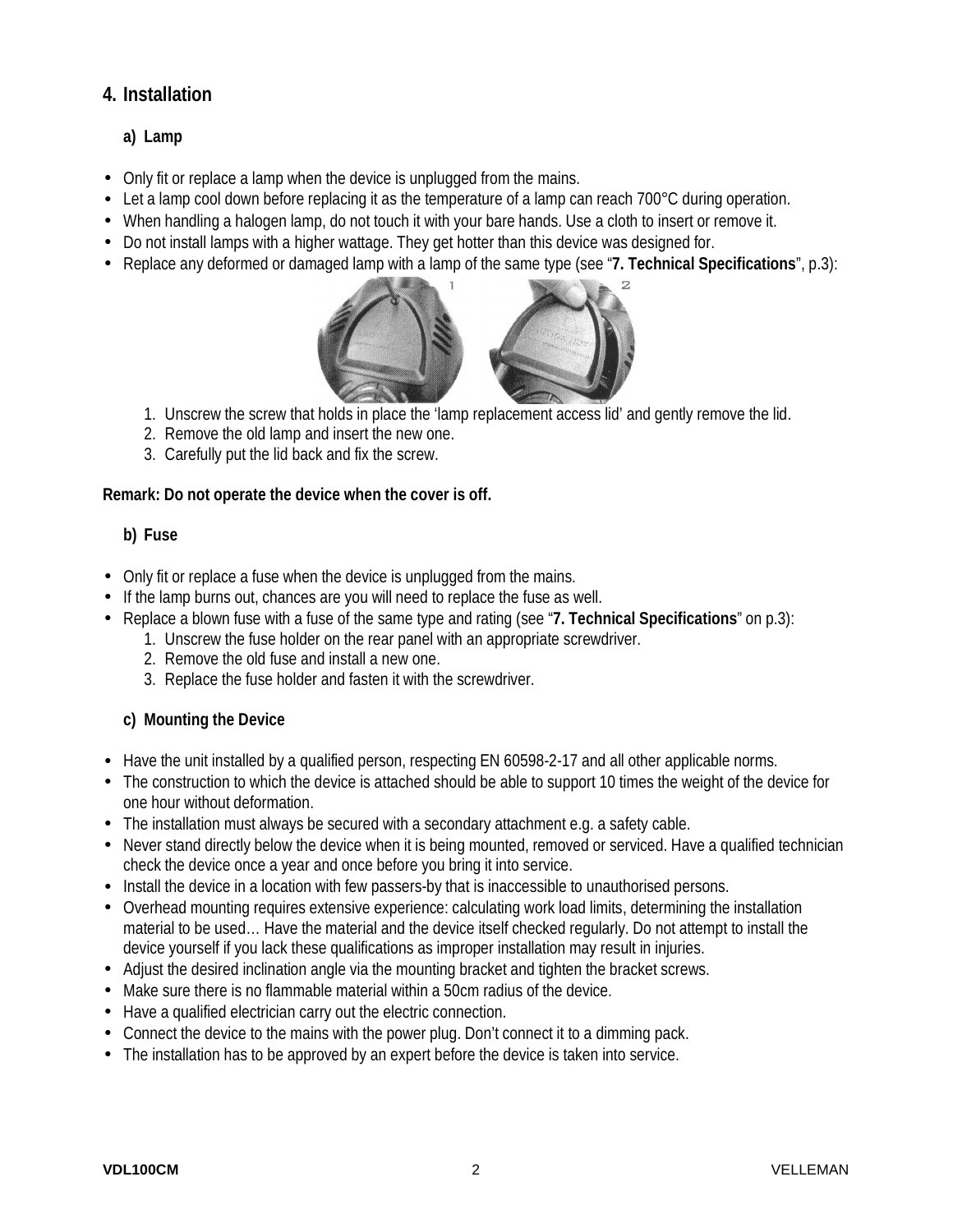# **5. Use**

Turn the device on by connecting it to the mains.

There is a selector at the back that enables you to select music-controlled, continuous rotation or static operation.

# **6. Cleaning and Maintenance**

- 1. All screws should be tightened and free of corrosion.
- 2. The housing, the lenses, the mounting supports and the installation location (e.g. ceiling, suspension, trussing) should not be deformed, modified or tampered with e.g. do not drill extra holes in mounting supports, do not change the location of the connections, …
- 3. Mechanically moving parts must not show any signs of wear or move irregularly.
- 4. The electric power supply cables must not show any damage. Have a qualified technician maintain the device.
- 5. Disconnect the device from the mains prior to maintenance activities.
- 6. Wipe the device regularly with a moist, lint-free cloth. Do not use alcohol or solvents.
- 7. There are no user-serviceable parts, apart from the lamp and the fuse (see "**4. Installation**" on p.2).
- 8. Contact your dealer for spare parts if necessary.

# **7. Technical Specifications**

| Power Supply             | max. 230VAC/50Hz                             |
|--------------------------|----------------------------------------------|
| <b>Power Consumption</b> | max. 100W                                    |
| Fuse                     | F 3A, 250VAC (5 x 20mm) (order code FF3N)    |
| <b>Dimensions</b>        | 450 x 170 x 120mm                            |
| <b>Total Weight</b>      | 3kg                                          |
| Lamp                     | 12V / 100W JDC G6.35 (order code LAMP100/12) |
| Max. Ambient Temperature | $45^{\circ}$ C                               |
| Max. Housing Temperature | $130^{\circ}$ C                              |

**The information in this manual is subject to change without prior notice.** 

# **VDL100CM – SPACE FLOWER 100**

### **1. Inleiding en kenmerken**

Dank u voor uw aankoop! Deze **VDL100CM** heeft een ingebouwde microfoon voor muziekgestuurde werking en een schakelaar voor de 3 operatiemodi. Lees deze handleiding grondig voor u het toestel in gebruik neemt. Ga na of het toestel niet werd beschadigd tijdens het transport. Zo ja, raadpleeg uw dealer alvorens te installeren.

# **2. Veiligheidsinstructies**



Wees voorzichtig bij de installatie: raak geen kabels aan die onder stroom staan om dodelijke elektroshocks te vermijden.



Raak het toestel niet aan wanneer het in gebruik is: de behuizing wordt warm.



Bescherm dit toestel tegen regen en vochtigheid.



Ontkoppel de voedingskabel en open dan pas de behuizing.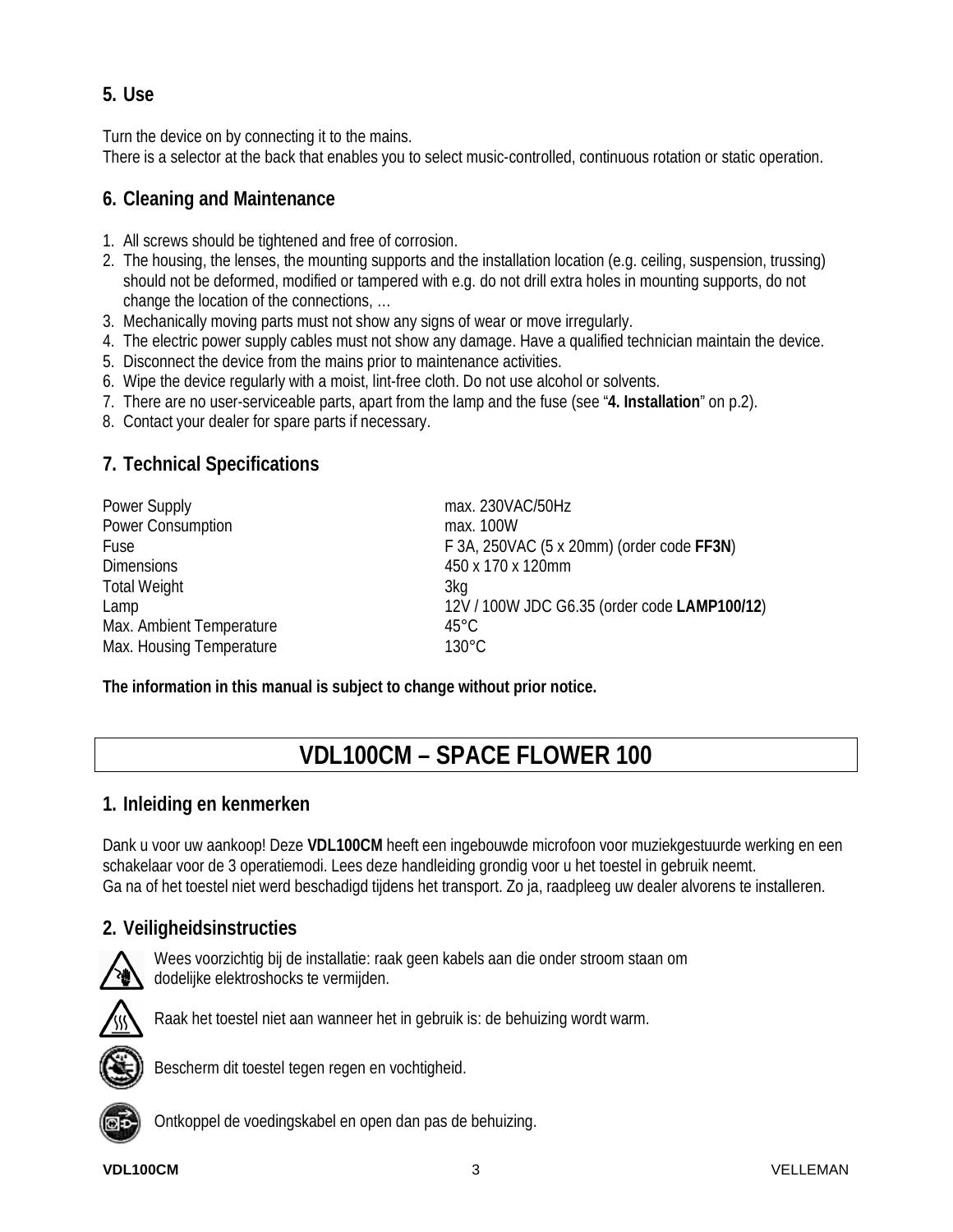- De garantie geldt niet voor schade door het negeren van bepaalde richtlijnen in deze handleiding, en uw dealer zal de verantwoordelijkheid afwijzen voor defecten of problemen die hier rechtstreeks verband mee houden.
- Laat een geschoolde technicus dit toestel installeren en onderhouden.
- Om beschadiging te vermijden, mag u het toestel niet inschakelen onmiddellijk nadat het werd blootgesteld aan temperatuurschommelingen. Wacht tot het toestel op kamertemperatuur gekomen is.
- Dit toestel valt onder beschermingsklasse I, wat wil zeggen dat het toestel geaard moet zijn. Een geschoolde technicus moet de elektrische aansluiting verzorgen.
- De beschikbare netspanning mag niet hoger zijn dan de spanning in de specificaties achteraan de handleiding.
- De voedingskabel mag niet omgeplooid of beschadigd zijn. Laat uw dealer zo nodig een nieuwe kabel plaatsen.
- Trek de stekker uit het stopcontact (trek nooit aan de kabel!) voordat u het toestel reinigt en als u het niet gebruikt.
- Wanneer u het toestel voor het eerst gebruikt, kan dit gepaard gaan met een lichte rookontwikkeling en een bepaalde geur. Dit is normaal en de eventuele rook of geur zal geleidelijk aan verdwijnen.
- Kijk niet rechtstreeks in de lichtbron. De lichtbron kan bij gevoelige mensen leiden tot een aanval van epilepsie.
- Schade door wijzigingen die de gebruiker heeft aangebracht aan het toestel vallen niet onder de garantie.
- Hou dit toestel uit de buurt van kinderen en onbevoegden.

# **3. Algemene Richtlijnen**

- Dit toestel is ontworpen voor professioneel gebruik op podia, in disco's, theaters, enz. U mag dit toestel enkel binnenshuis gebruiken met een wisselspanning van maximum 230Vac/50Hz.
- Lichteffecten zijn niet ontworpen voor continue werking: regelmatige onderbrekingen doen ze langer meegaan.
- Schud het toestel niet dooreen. Vermijd brute kracht tijdens de installatie en de bediening van dit toestel.
- Installeer het toestel weg van extreme temperaturen (zie "**7. Technische specificaties**" op blz.6), vochtigheid en stof. Zorg voor een minimumafstand van 50 cm tussen de lichtuitgang van het toestel en het belichte oppervlak.
- Maak het toestel vast met een geschikte veiligheidskabel (bv. **VDLSC7** of **VDLSC8**).
- Leer eerst de functies van het toestel kennen voor u het gaat gebruiken. Ongeschoolde personen mogen dit toestel niet gebruiken. Meestal is beschadiging het gevolg van onprofessioneel gebruik.
- Gebruik de oorspronkelijke verpakking wanneer u het toestel vervoert.
- Om veiligheidsredenen mag de gebruiker geen wijzigingen aanbrengen aan het toestel.
- Gebruik het toestel enkel waarvoor het gemaakt is. Andere toepassingen kunnen leiden tot kortsluitingen, brandwonden, elektrische schokken, ontploffing van de lamp enz. Bij onoordeelkundig gebruik vervalt de garantie.

# **4. Installatie**

### **a) Lampen**

- Plaats of vervang een lamp enkel wanneer het toestel niet is aangesloten op het lichtnet.
- Laat een lamp afkoelen voor u ze vervangt: de bedrijfstemperatuur van een lamp ligt rond de 700°C.
- Raak een halogeenlamp niet aan met uw blote handen. Gebruik een doek om een halogeenlamp te vervangen.
- Plaats geen lampen met een te hoog wattage. Deze worden warmer dan die waarop dit toestel is voorzien.
- Vervang een vervormde of beschadigde lamp door een lamp van hetzelfde type (zie "**7. Technische specificaties**" op blz.6). Ga als volgt te werk:



1. Maak de schroef die het lampdeksel op zijn plaats houdt, los en verwijder het deksel.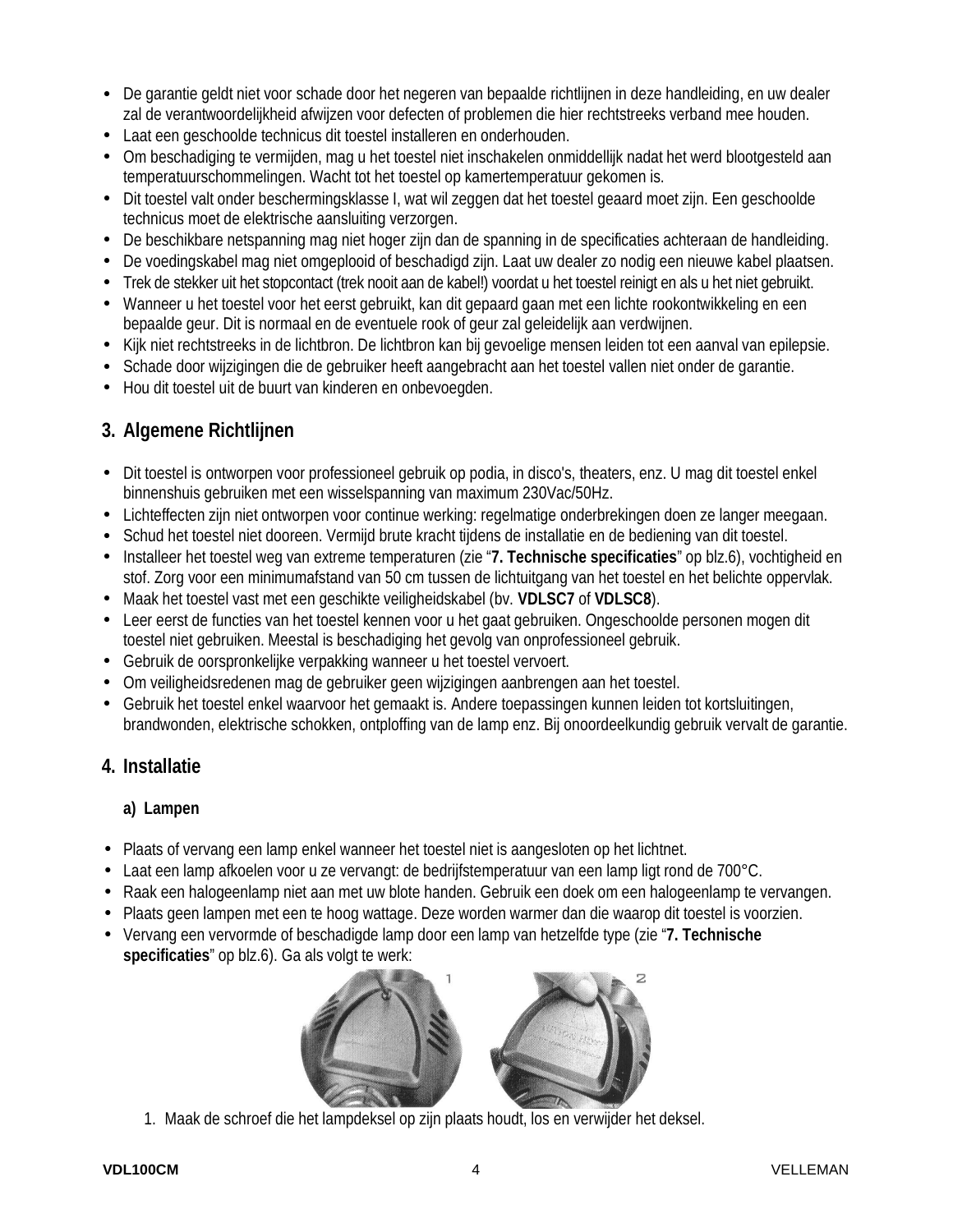- 2. Verwijder de oude lamp en breng de nieuwe in.
- 3. Plaats het deksel voorzichtig terug en draai de schroef vast.

#### **Opmerking: Stel het toestel niet in werking wanneer het deksel eraf is.**

#### **b) Zekering**

- U mag een zekering enkel plaatsen of vervangen wanneer het toestel niet is aangesloten op het lichtnet.
- Als de lamp springt, is het heel goed mogelijk dat de zekering ook moet worden vervangen.
- Vervang een gesprongen zekering door een zekering van hetzelfde type en met dezelfde specificaties (zie "**7. Technische specificaties**" op blz.6). Ga als volgt te werk:
	- 1. Verwijder de zekeringhouder op het achterpaneel met een geschikte schroevendraaier.
	- 2. Verwijder de oude zekering en breng de nieuwe in.
	- 3. Plaats de zekeringhouder weer in de behuizing en zet hem vast met de schroevendraaier.

#### **c) Toestel monteren**

- Laat een geschoolde technicus dit toestel installeren conform EN 60598-2-17 en andere toepasselijke normen.
- De constructie waaraan het toestel wordt bevestigd, moet gedurende 1 uur 10 x het gewicht van dit toestel kunnen dragen zonder te vervormen.
- Maak het toestel ook vast met een veiligheidskabel.
- Sta nooit recht onder het toestel wanneer u het monteert, verwijdert of schoonveegt. Laat het toestel controleren door een geschoolde technicus voor u het in gebruik neemt, en laat het 1 x per jaar volledig nakijken.
- Installeer dit toestel op een plaats waar niemand langs moet lopen, kan neerzitten of het toestel kan aanraken.
- Een degelijke praktijkervaring is vereist voor de plaatsing van dit toestel. U moet de maximumbelasting van de draagconstructie kunnen berekenen, weten welk constructiemateriaal u kunt gebruiken en u moet het gebruikte materiaal en het toestel af en toe laten nakijken. Monteer het toestel niet zelf indien u er geen ervaring mee heeft. Een slechte montage kan leiden tot verwondingen.
- Regel de gewenste invalshoek door middel van de montagebeugel, en draai de regelschroeven stevig aan.
- Verwijder alle brandbaar materiaal in een straal van 50cm rond het toestel.
- Een geschoolde elektricien moet het toestel aansluiten.
- Sluit het toestel via de stekker aan op het lichtnet. Sluit het niet aan op een dimmerpack.
- De installatie moet voor het eerste gebruik gekeurd worden door een expert.

# **5. Gebruik**

Sluit het toestel aan op het lichtnet om het aan te zetten. Achteraan het toestel zit een keuzeschakelaar voor de bedieningsmode: muziekgestuurd, continu draaiend of vast.

# **6. Reiniging en onderhoud**

- 1. Alle gebruikte schroeven moeten goed zijn aangespannen en mogen geen sporen van roest vertonen.
- 2. De behuizing, de lenzen, de montagebeugels en de montageplaats (bv. het plafond of het gebinte) mogen niet vervormd zijn of aangepast worden (geen extra gaten in montagebeugels, aansluitingen niet verplaatsen etc.)
- 3. Mechanisch bewegende delen mogen geen sporen van slijtage vertonen en mogen niet onregelmatig bewegen.
- 4. De voedingskabels mogen niet beschadigd zijn. Laat het toestel onderhouden door een geschoolde technicus.
- 5. Ontkoppel het toestel van het lichtnet voor u aan onderhoudswerkzaamheden begint.
- 6. Maak het toestel geregeld schoon met een vochtige, niet pluizende doek. Gebruik geen alcohol of solvent.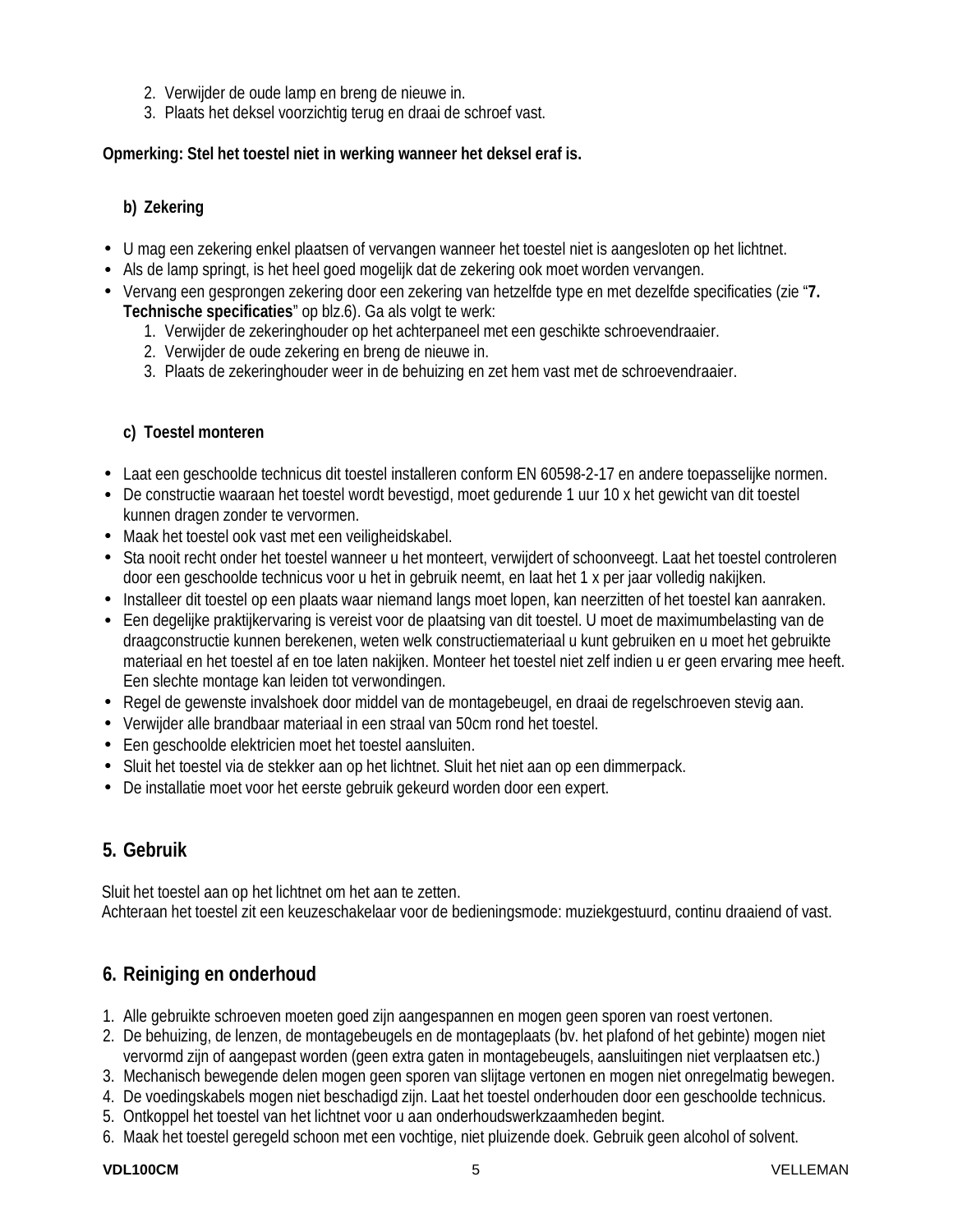7. De gebruiker mag geen onderdelen vervangen, behalve de lamp en de zekering (zie "**4. Installatie**" op blz.4).

8. Bestel eventuele reserveonderdelen bij uw plaatselijke verdeler.

### **7. Technische specificaties**

| Voeding                    | max. 230VAC/50Hz                             |
|----------------------------|----------------------------------------------|
| Verbruik                   | max. 100W                                    |
| Zekering                   | F 3A, 250VAC (5 x 20mm) (bestelcode FF3N)    |
| Afmetingen                 | 450 x 170 x 120mm                            |
| Totaal gewicht             | 3kg                                          |
| Lamp                       | 12V / 100W JDC G6.35 (bestelcode LAMP100/12) |
| Max. omgevingstemperatuur  | $45^{\circ}$ C                               |
| Max. temperatuur behuizing | $130^{\circ}$ C                              |

**De informatie in deze handleiding kan te allen tijde worden gewijzigd zonder voorafgaande kennisgeving.** 

# **VDL100CM – SPACE FLOWER 100**

#### **1. Introduction et caractéristiques**

Nous vous remercions de votre achat! Ce **VDL100CM** est équipé d'un microphone incorporé pour un fonctionnement dirigé par la musique et un sélectionneur pour choisir entre les 3 fonctions. Lisez le présent manuel attentivement avant la mise en service de l'appareil. Vérifiez si l'appareil n'a pas été endommagé pendant le transport. Si c'est le cas, ne l'installez pas et consultez votre revendeur.

### **2. Prescriptions de sécurité**



Soyez prudent lors de l'installation : toucher un câble sous tension peut causer des électrochocs mortels.



Ne touchez pas l'appareil lorsqu'il est en usage : le boîtier chauffe !



Protégez l'appareil contre la pluie et l'humidité.



Débranchez le câble d'alimentation avant d'ouvrir le boîtier.

- La garantie ne s'applique pas aux dommages survenus en négligeant certaines directives de ce manuel et votre revendeur déclinera toute responsabilité pour les problèmes et les défauts qui en résultent.
- Un technicien qualifié doit s'occuper de l'installation et de l'entretien.
- Ne branchez pas l'appareil après exposition à des variations de température. Afin d'éviter des dommages, attendez jusqu'à ce que l'appareil ait atteint la température ambiante avant de l'utiliser.
- Cet appareil ressort à la classe de protection I, ce qui implique que l'appareil doit être mis à la terre. Un technicien qualifié doit établir la connexion électrique.
- La tension réseau ne peut pas dépasser la tension mentionnée dans les spécifications à la fin de ce manuel.
- Le câble d'alimentation ne peut pas être replissé ou endommagé. Demandez à votre revendeur de renouveler le câble d'alimentation si nécessaire.
- Débranchez l'appareil s'il n'est pas utilisé ou pour le nettoyer. Tirez la fiche pour débrancher l'appareil ; non pas le câble.
- La première mise en service peut s'accompagner d'un peu de fumée ou d'une odeur particulière. C'est normal. Toute fumée ou odeur disparaîtra graduellement.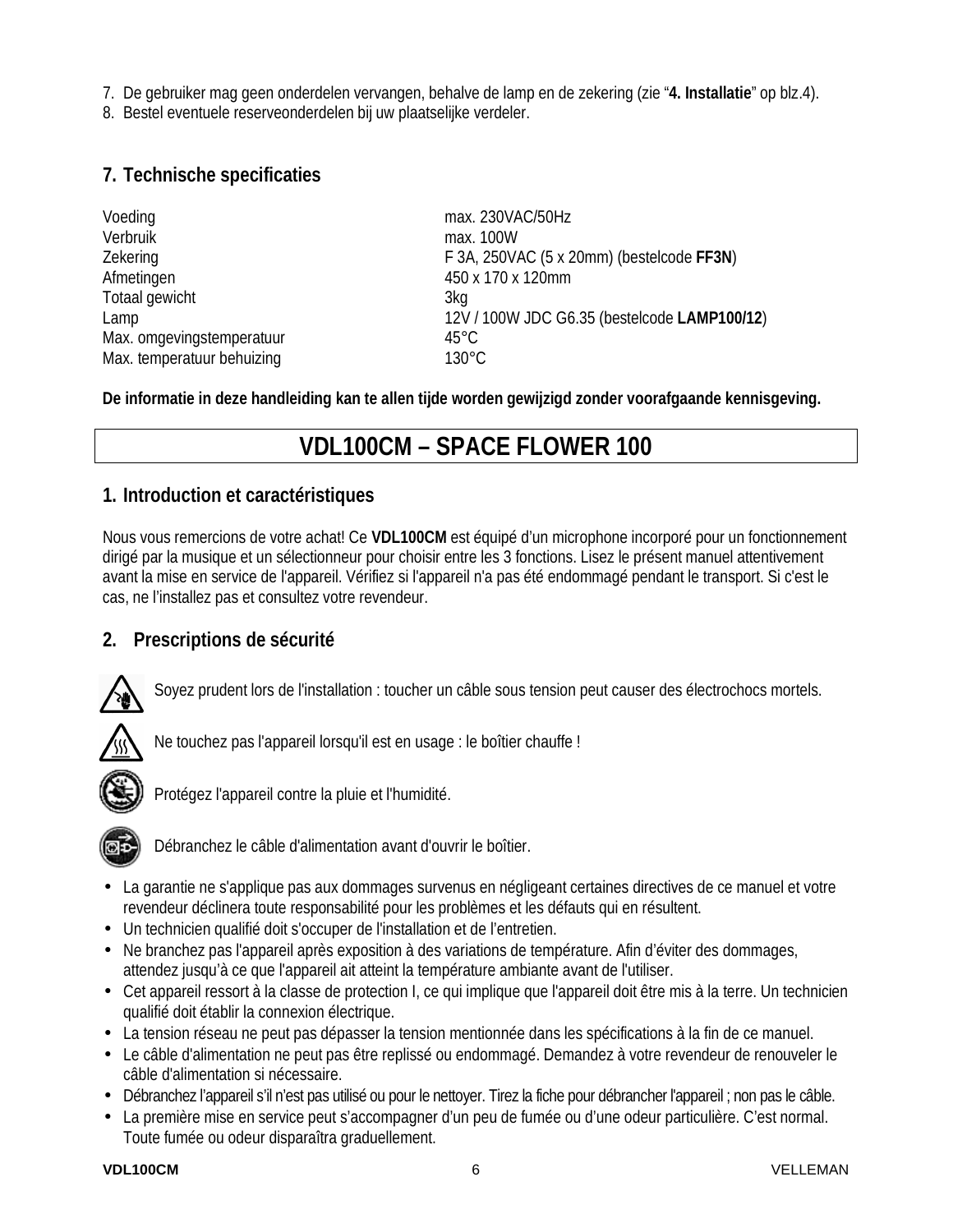- Ne regardez pas directement la source lumineuse comme ceci peut entraîner des crises d'épilepsie chez certains gens.
- Les dommages occasionnés par des modifications à l'appareil par le client, ne tombent pas sous la garantie.
- Gardez votre **VDL100CM** hors de la portée de personnes non qualifiées et de jeunes enfants.

## **3. Directives générales**

- Cet appareil est développé pour usage professionnel dans des discothèques, des théâtres, etc. Employez cet appareil à l'intérieur et uniquement avec une source de courant CA de max. 230Vac/50Hz.
- Un effet lumineux n'est pas conçu pour une opération continue. Des pauses régulières prolongeront sa vie.
- Evitez de secouer l'appareil et traitez l'appareil avec circonspection pendant l'installation et l'opération.
- Choisissez un lieu de montage où l'appareil sera protégé contre la poussière, l'humidité et des températures extrêmes. Respectez une distance minimum de 0.5m entre la sortie lumière de l'appareil et la surface illuminée.
- Fixez l'appareil à l'aide d'un câble de sécurité adéquat (p.ex. **VDLSC7** ou **VDLSC8**).
- Familiarisez-vous avec le fonctionnement de l'appareil avant de l'utiliser. Ne permettez pas aux personnes non qualifiées d'opérer cet appareil. La plupart des dégâts sont causés par un usage non professionnel.
- Transportez l'appareil dans son emballage originel.
- Toute modification de l'appareil est interdite pour des raisons de sécurité.
- N'utilisez votre **VDL100CM** qu'à sa fonction prévue. Tout autre usage peut causer des courts-circuits, des brûlures, des électrochocs etc. Un usage impropre annule d'office la garantie.

### **4. Installation**

#### **a) Lampes**

- Déconnectez l'appareil du réseau électrique avant d'installer ou de remplacer une lampe.
- Laissez refroidir une lampe avant de la remplacer ; elle peut atteindre une température de 700°C.
- Evitez de toucher une lampe halogène les mains nues. Remplacez l'ampoule à l'aide d'un chiffon.
- N'installez aucune lampe dont la puissance dépasse la puissance maximum comme ces ampoules deviennent plus chaudes que la température maximale prévue.
- Remplacez toute lampe déformée ou endommagée par une lampe du même type (voir "**7. Spécifications techniques**" à la p.8):



- 1. Dévissez les vis au dos de l'appareil et ouvrez le couvercle.
- 2. Enlevez l'ancienne ampoule et mettez la nouvelle.
- 3. Refermez le couvercle et serrez les vis.

#### **Remarques: Il est interdit d'opérer l'appareil quand le couvercle est ouvert.**

#### **b) Fusible**

- Débranchez l'appareil du réseau électrique avant de remplacer un fusible.
- Si la lampe est grillée, le fusible doit probablement également être remplacé.
- Remplacez un fusible sauté par un exemplaire identique (voir "**7. Spécifications techniques**" à la p.8):
	- 1. Dévissez le porte-fusible du dos de l'appareil avec un tournevis approprié.
	- 2. Enlevez l'ancien fusible et remplacez-le.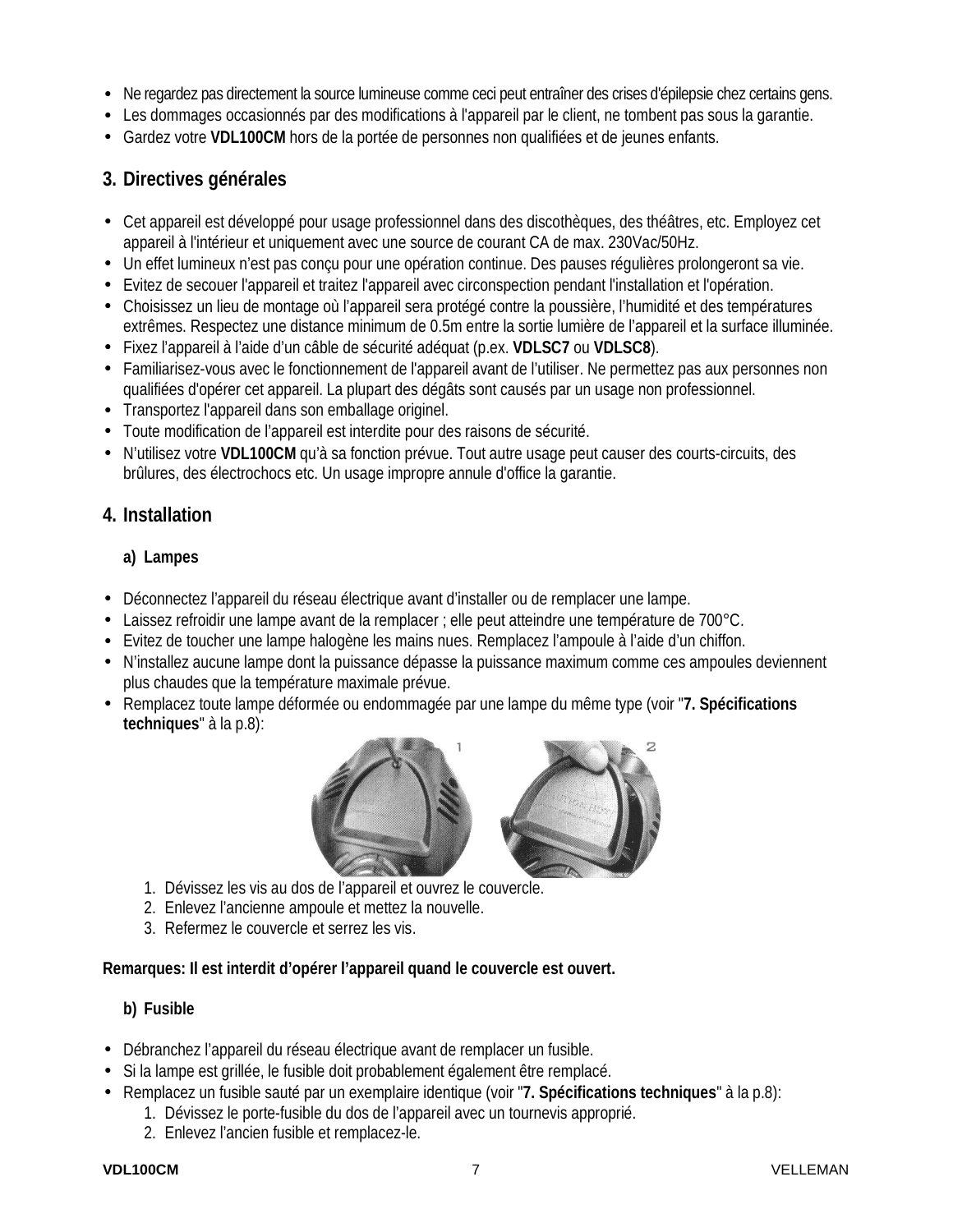3. Remettez le porte-fusible et serrez-le avec le tournevis.

#### **c) Montage de l'appareil**

- Un technicien qualifié doit installer l'appareil en respectant EN 60598-2-17 et toute autre norme applicable.
- La construction portante de l'appareil doit être capable de supporter 10 x le poids de l'appareil pendant une heure, sans qu'une déformation de la construction en résulte.
- Fixez votre **VDL100CM** à l'aide d'un câble de sécurité (sécurité supplémentaire).
- Evitez de vous positionner en dessous de l'appareil pour l'enlever ou lors du montage ou du nettoyage. Un technicien qualifié doit réviser l'appareil avant la mise en service. Organisez une révision minutieuse annuelle.
- Installez l'appareil à un endroit où personne ne peut passer ou s'asseoir, et où personne ne peut le toucher.
- L'installation de cet appareil exige une solide expérience pratique : le calcul de la charge max. de la construction, les matériaux d'installation requis etc. De temps en temps, un technicien qualifié doit vérifier la construction portante et l'appareil même. N'essayez pas d'installer cet appareil vous-même si vous n'avez pas les qualifications requises ; une installation incorrecte peut entraîner des blessures.
- Déterminez l'angle d'inclinaison au moyen de l'étrier de montage, et serrez les vis de montage.
- Enlevez tout matériau inflammable dans un rayon de 50cm autour de l'appareil.
- Un électricien qualifié doit établir la connexion électrique.
- Branchez l'appareil sur le réseau électrique par la fiche d'alimentation. Ne le branchez pas sur un bloc de puissance.
- Un expert doit approuver l'installation avant qu'elle puisse être prise en service.

## **5. Emploi**

Branchez l'appareil sur le réseau électrique pour l'allumer. Au panneau arrière se trouve un sélectionneur à 3 positions: piloté par la musique, rotation en continu ou statique.

### **6. Nettoyage et entretien**

- 1. Serrez les écrous et les vis et vérifiez qu'ils ne rouillent pas.
- 2. Le boîtier, les lentilles, les supports de montage et la construction portante ne peuvent pas être déformés, adaptés ou bricolés p.ex. pas de trous additionnels dans un support, ne pas déplacer les connexions etc.
- 3. Les parties mécaniques mobiles ne peuvent pas être usées ou bouger de manière irrégulière.
- 4. Les câbles d'alimentation ne peuvent pas être endommagés. Un technicien qualifié doit entretenir l'appareil.
- 5. Débranchez l'appareil avant de le nettoyer.
- 6. Essuyez l'appareil régulièrement avec un chiffon humide non pelucheux. Evitez l'usage d'alcool et de solvants.
- 7. Il n'y a pas de parties maintenables par l'utilisateur, à part la lampe et le fusible (voir "**4. Installation**", p.7).
- 8. Commandez des pièces de rechange éventuelles chez votre revendeur.

# **7. Spécifications techniques**

| Alimentation                | max. 230VAC/50Hz                            |
|-----------------------------|---------------------------------------------|
| Consommation                | max. 100W                                   |
| Fusible                     | F 3A, 250VAC (5 x 20mm) (référence FF3N)    |
| <b>Dimensions</b>           | 450 x 170 x 120mm                           |
| Poids total                 | 3kg                                         |
| Lampe                       | 12V / 100W JDC G6.35 (référence LAMP100/12) |
| Température ambiante max.   | $45^{\circ}$ C                              |
| Température max. du boîtier | $130^{\circ}$ C                             |

**Toutes les informations présentées dans ce manuel peuvent être modifiées sans notification préalable.**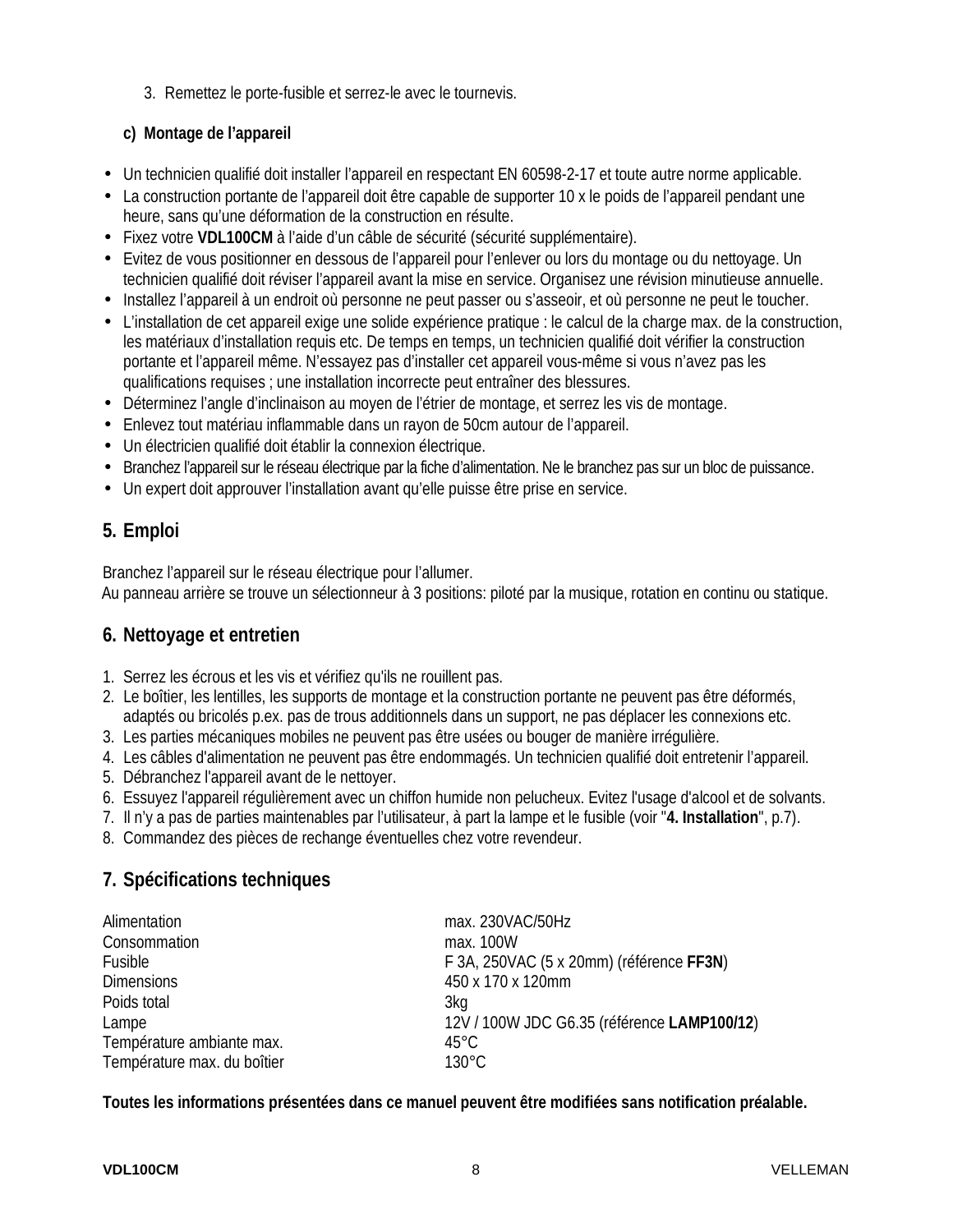# **VDL100CM – SPACE FLOWER 100**

### **1. Introducción & características**

¡Gracias por haber comprado el **VDL100CM**! Está equipado de un micrófono incorporado que funciona al ritmo de la música y de un selector para seleccionar entre las 3 funciones. Lea cuidadosamente las instrucciones del manual antes de montarlo. Verifique si el aparato ha sufrido algún daño en el transporte antes de la puesta en marcha. Si es el caso, no conecte el aparato a la red y póngase en contacto con su distribuidor.

## **2. Instrucciones de seguridad**



Cuidado durante la instalación : puede sufrir una peligrosa descarga eléctrica al tocar los cables con un voltaje peligroso.



¡No toque el aparato durante su operación : la caja se calienta!



No exponga este equipo a lluvia o humedad.

Desconecte el cable de alimentación de la red antes de abrir la caja.

- Daños causados por descuido de las instrucciones de seguridad de este manual invalidarán su garantía y su distribuidor no será responsable por ningún daño u otros problemas resultantes.
- La instalación y el mantenimiento deben ser realizados por personal especializado.
- No conecte el aparato si ha estado expuesto a grandes cambios de temperatura. Espere hasta que el aparato llegue a la temperatura ambiente.
- Este aparato pertenece a la clase de protección I. Por lo tanto, es esencial que el aparato esté puesto a tierra. La conexión eléctrica debe llevarse a cabo por un técnico calificado.
- Asegúrese de que la tensión de red no sea mayor que la tensión indicada en las especificaciones.
- No aplaste el cable de alimentación y protéjalo contra daños por algún tipo de superficie afilada. Si es necesario, pida a su distribuidor reemplazar el cable de alimentación.
- Siempre desconecte el aparato si no va a usarlo durante un largo periodo de tiempo o antes de limpiarlo. Siempre tire del enchufe para desconectar el cable de red, nunca del propio cable.
- Puede producirse humo u olor durante la primera puesta en marcha. Es normal y el humo o el olor desaparecerá poco a poco.
- No mire directamente a la fuente de luz. Esto puede causar un ataque epiléptico.
- Los daños causados por modificaciones no autorizadas, no están cubiertos por la garantía.
- Mantenga el **VDL100CM** lejos del alcance de personas no autorizadas y de niños.

### **3. Directivas generales**

- Este aparato es un efecto de luz para uso profesional en una discoteca, un teatro, etc. El **VDL100CM** sólo es permitido para una conexión con una fuente de corriente CA de máx. 230Vca/50Hz y para el uso en interiores.
- No ha sido diseñado para un uso ininterrumpido. Introduzca frecuentemente una pausa para prolongar la vida del **VDL100CM**.
- No agite el aparato. Evite usar excesiva fuerza durante la instalación y la reparación.
- Seleccione un lugar de montaje donde el aparato no está expuesto a polvo, humedad y calor extremo. Respete una distancia de mín. 50cm entre la salida de luz y el área iluminado.
- Fije el aparato mediante un cable de seguridad (p.ej. **VDLSC7** o **VDLSC8**).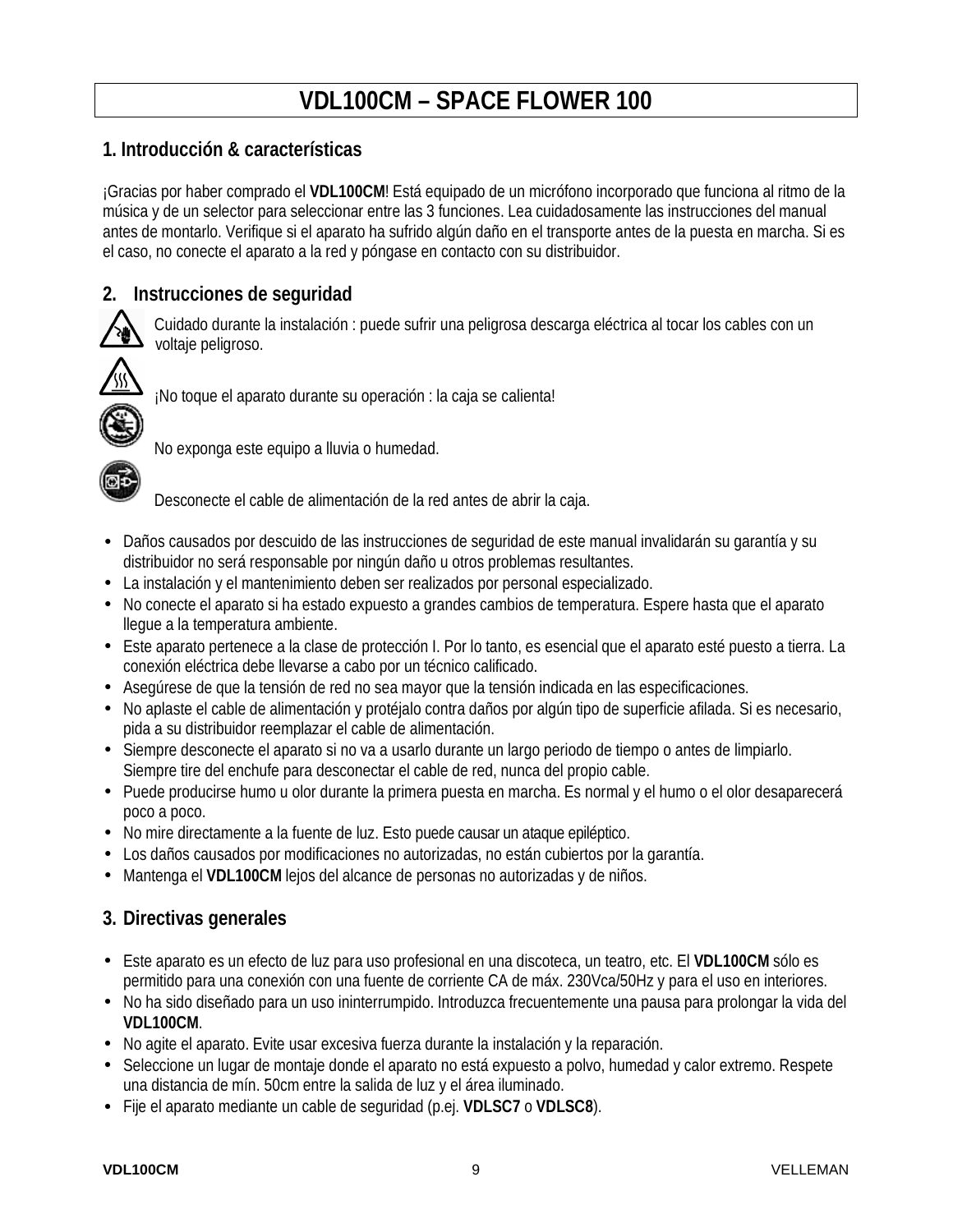- Familiarícese con el funcionamiento del aparato. Sólo personas calificadas pueden operar este aparato. La mayoría de los daños se causan por un uso inadecuado.
- Transporte el aparato en su embalaje original.
- Por razones de seguridad, las modificaciones no autorizadas del aparato están prohibidas.
- Sólo use el **VDL100CM** para aplicaciones descritas en este manual a fin de evitar p.ej. cortocircuitos, quemaduras, descargas eléctricas, explosión de la lámpara, etc. Un uso desautorizado puede causar daños y anula la garantía completamente.

#### **4. Instalación**

#### **a) Lámparas**

- Desconecte el aparato de la red antes de instalar o reemplazar una lámpara.
- Las lámparas llegan a temperaturas de hasta 700°C. Deje que la lámpara se enfríe antes de reemplazarla.
- No toque una lámpara halógena con las manos sin protección. Use un paño para reemplazar una lámpara.
- No use lámparas con más vatios porque éstas generan temperaturas para las que este aparato no ha sido diseñado.
- Reemplace cada lámpara deformada o defectuosa por una lámpara del mismo tipo (véase "**7. Especificaciones**" en la p.11):



- 1. Desatornille los tornillos en la parte posterior del aparato y abra la tapa.
- 2. Quite la lámpara vieja e introduzca la nueva.
- 3. Vuelva a colocar la tapa y atornille los tornillos.

#### **Observación : !No use este aparato con la caja abierta!**

#### **b) Fusible**

- Desconecte el aparato de la red antes de reemplazar un fusible.
- Si se funde una lámpara, es posible que se deba también reemplazar el fusible en el panel trasero.
- Reemplace un fusible fundido por otro del mismo tipo (véase "**7. Especificaciones**" en la p.11):
	- 1. Desatornille la tapa del portafusibles en el panel trasero con un destornillador adecuado.
	- 2. Quite el fusible fundido y reemplácelo.
	- 3. Vuelva la tapa en su lugar y atorníllela.

#### **c) Instalación del aparato**

- Respete la directiva EN 60598-2-17 y toda norma nacional antes de instalar el aparato. La instalación debe ser realizada por un técnico especializado.
- El soporte donde irá el aparato, debe ser capaz de sostener 10 x el peso de éste durante una hora, sin que se produzca una deformación de dicho soporte.
- Siempre fije el **VDL100BF** con un cable de seguridad (seguridad adicional).
- Evite ponerse debajo del aparato durante el montaje, la limpieza, etc. Un técnico especializado debe revisar el aparato antes de la puesta en marcha. Después, debe revisarlo una vez al año.
- Instale el aparato fuera del alcance de personas no autorizadas y en un lugar con poca gente.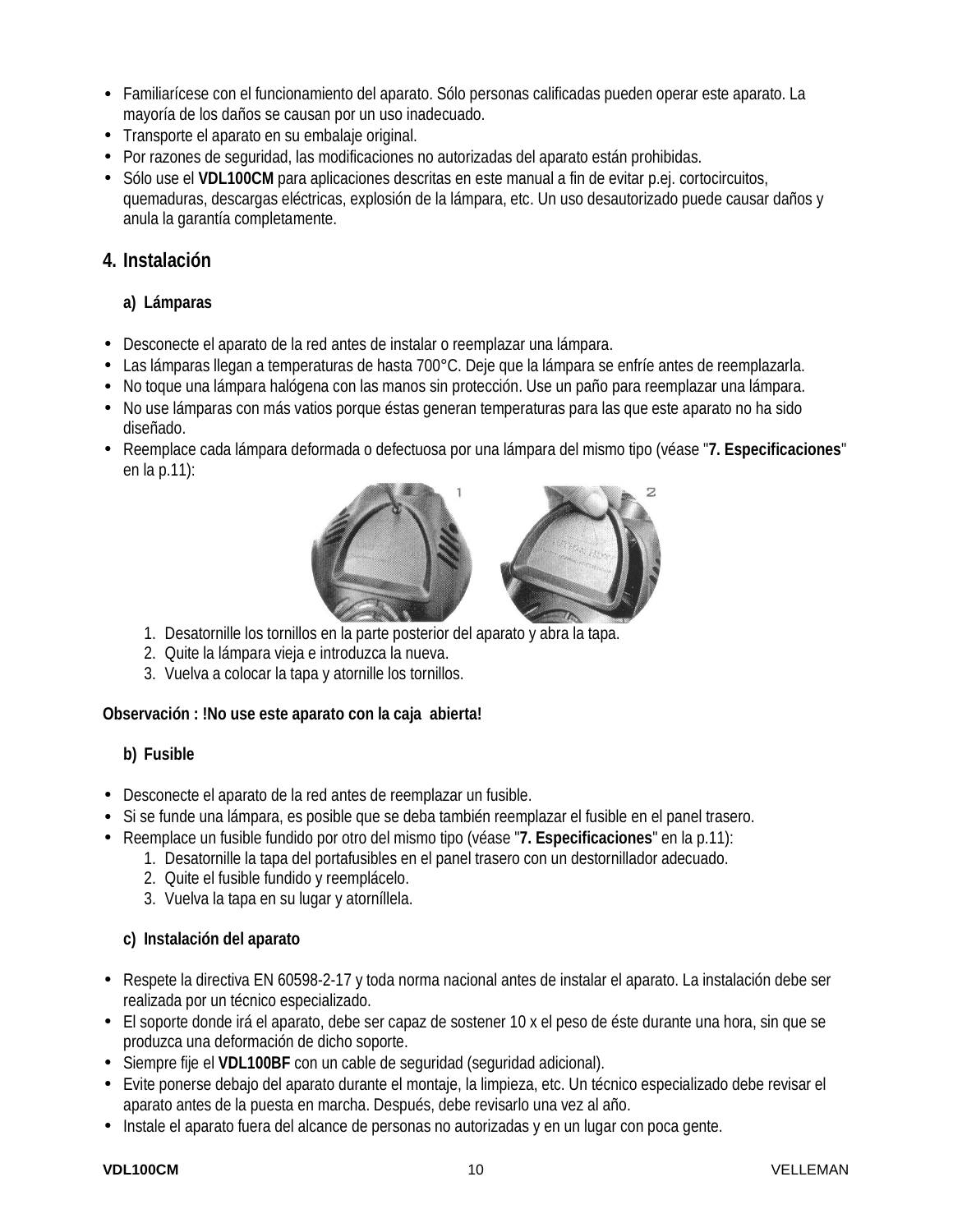- La instalación de este aparato exige una sólida experiencia práctica : debe poder calcular la carga máx. del soporte, debe conocer los materiales necesarios para la instalación, etc. De vez en cuando, una verificación de la estructura y del aparato mismo debe llevarse a cabo por un técnico especializado. No intente instalar este aparato si no tiene las calificaciones requeridas ; una instalación incorrecta puede causar lesiones.
- Ajuste el ángulo de inclinación a su gusto mediante un soporte de montaje y fije los tornillos del soporte.
- Quite todo material inflamable en un radio de 50cm alrededor del aparato.
- Pregunte a un electricista cómo hacer la conexión eléctrica.
- Conecte el aparato a la red eléctrica con la conexión de alimentación. Normalmente, no se conectan efectos luminosos a dimmer packs (reguladores).
- Un experto debe probar la instalación antes de la puesta en marcha.

#### **5. Uso**

Conecte el aparato a la red eléctrica para activarlo.

Se encuentra un selector con 3 posiciones en el panel posterior: funcionar al ritmo de la música, rotación contínua, estático.

### **6. Limpieza y mantenimiento**

- 1. Apriete bien las tuercas y los tornillos y verifique que no corren.
- 2. No modifique la caja, los soportes y las conexiones p.ej. no taladre agujeros adicionales en un soporte o no modifique las conexiones, etc.
- 3. Verifique que las piezas móviles no están usándose o rompiéndose.
- 4. No dañe los cables de alimentación. Contacte con un técnico especializado para instalar el aparato.
- 5. Desconecte el aparato de toda fuente antes de limpiarlo.
- 6. Limpie el aparato regularmente con un paño húmedo. Evite el uso de alcohol y de disolventes.
- 7. Sólo se pueden reemplazar las lámparas y los fusibles (véase "**4. Instalación**", p.7). El mantenimiento debe llevarse a cabo por personal especializado
- 8. Contacte con su distribuidor si necesita piezas de recambio.

### **7. Especificaciones**

| Alimentación                | máx. 230VAC/50Hz                             |
|-----------------------------|----------------------------------------------|
| Consumo                     | máx. 100W                                    |
| Fusible                     | F 3A, 250VAC (5 x 20mm) (referencia FF3N)    |
| <b>Dimensiones</b>          | 450 x 170 x 120mm                            |
| Peso total                  | 3kg                                          |
| Lámpara                     | 12V / 100W JDC G6.35 (referencia LAMP100/12) |
| Temperatura ambiente máx.   | $45^{\circ}$ C                               |
| Temperatura máx. de la caja | $130^{\circ}$ C                              |

**Se pueden modificar las especificaciones y el contenido de este manual sin previo aviso.**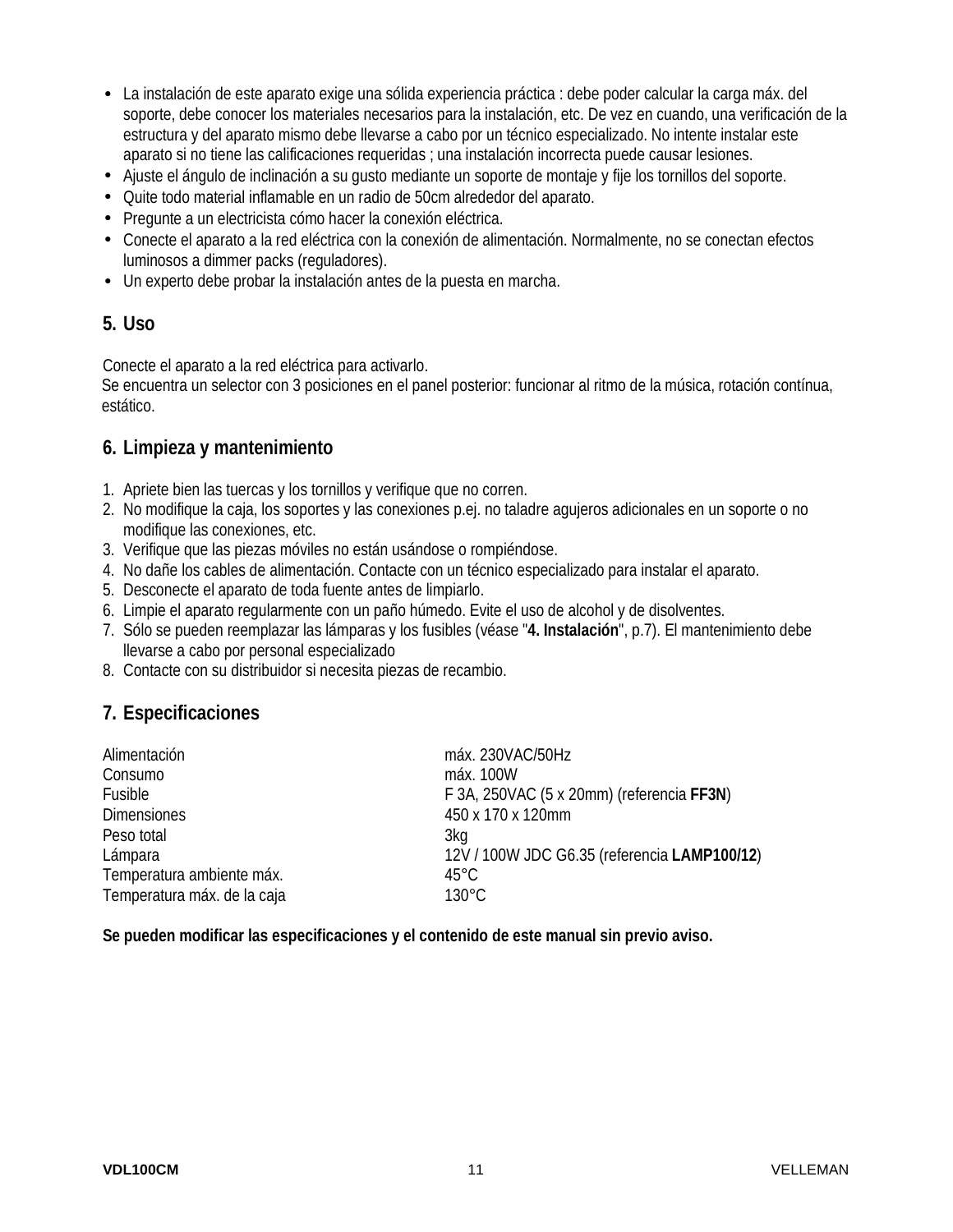# **VDL100CM – SPACE FLOWER 100**

# **1. Einführung & Eigenschaften**

Wir bedanken uns für den Kauf des **VDL100CM!** Das Gerät verfügt über ein eingebautes Mikrofon für einen musikgesteuerten Betrieb und einen Schalter für die 3 Bedienungsfunktionen. Lesen Sie diese Bedienungsanleitung vor Inbetriebnahme sorgfältig durch.

Überprüfen Sie zuerst, ob Transportschäden vorliegen. In diesem Fall, nehmen Sie das Gerät nicht in Betrieb und setzen Sie sich mit Ihrem Fachhändler in Verbindung.

## **2. Sicherheitshinweise**



Seien Sie vorsichtig bei der Installation : Fassen Sie keine Kabel an, die unter Strom stehen um einen lebensgefährlichen elektrischen Schlag zu vermeiden.



Berühren Sie das Gerät niemals während des Betriebes, denn das Gehäuse erhitzt sich.



Schützen Sie das Gerät vor Feuchtigkeit und Nässe.



Trennen Sie das Gerät vor Öffnen vom Netz.

- Bei Schäden, die durch Nichtbeachtung der Bedienungsanleitung verursacht werden, erlischt der Garantieanspruch. Für daraus resultierende Folgeschäden übernimmt der Hersteller keine Haftung.
- Installation und Wartung sind einer autorisierten Fachkraft vorbehalten.
- Nehmen Sie das Gerät erst in Betrieb, nachdem es von einem kalten in einen warmen Raum gebracht wurde. Lassen Sie das Gerät solange ausgeschaltet, bis es die Zimmertemperatur erreicht hat.
- Der Aufbau des Gerätes entspricht der Schutzklasse I. Gemäß den Vorschriften muss das Gerät geerdet sein. Der elektrische Anschluss darf nur von einer Fachkraft durchgeführt werden.
- Vergewissern Sie sich, dass die anzuschließende Netzspannung nicht höher ist als die Netzspannung beschrieben im Punkt 7 "Technische Daten".
- Achten Sie darauf, dass die Netzleitung nicht gequetscht oder durch scharfe Kanten beschädigt werden kann. Bei Beschädigungen soll eine Fachkraft das Kabel ersetzen.
- Trennen Sie das Gerät bei Nichtbenutzung und vor jeder Reinigung vom Netz. Fassen Sie dazu den Netzstecker an der Grifffläche an und ziehen Sie nie an der Netzleitung.
- Bei der ersten Inbetriebnahme kann es zu Rauch- und Geruchserzeugung kommen. Dies ist normal und Rauch oder Geruch werden allmählich verschwinden.
- Blicken Sie niemals direkt in die Lichtquelle da bei empfindlichen Menschen epileptische Anfälle ausgelöst werden können.
- Beachten Sie, dass Schäden, die durch manuelle Veränderungen an diesem Gerät verursacht werden, nicht unter den Garantieanspruch fallen.
- Halten Sie Kinder und Unbefugte vom Gerät fern.

# **3. Allgemeine Richtlinien**

- Dieses Gerät ist eine Lichtsteuerung für den professionellen Einsatz auf Bühnen, in Discotheken, Theater, usw. Der **VDL100CM** ist nur für den Anschluss an einen AC-Strom von max. 230Vac/50Hz zugelassen und wurde ausschließlich zur Verwendung in Innenräumen konzipiert.
- Dieses Gerät eignet sich nicht für langen Gebrauch ohne Unterbrechung. Die Lebensdauer des **VDL100CM** erhöht wenn Sie regelmäßig eine Pause einlegen.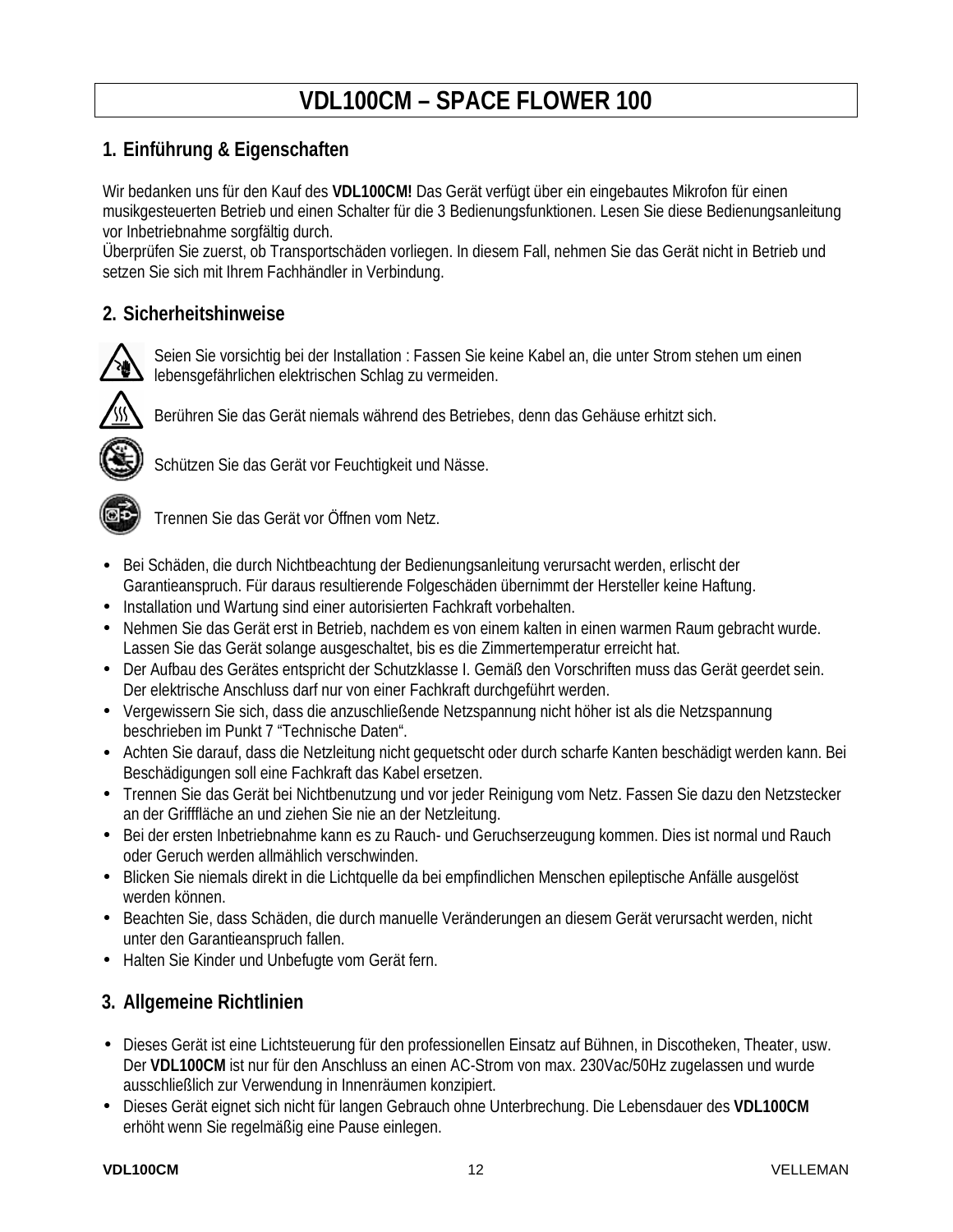- Vermeiden Sie Erschütterungen. Vermeiden Sie rohe Gewalt während der Installation und Bedienung des Gerätes.
- Achten Sie bei der Wahl des Installationsortes darauf, dass das Gerät keinem Staub, keiner Feuchtigkeit und extremen Temperaturen ausgesetzt wird (siehe "**7. Technische Daten**" S.15). Sorgen Sie für einen Abstand von min. 50 cm zwischen den Lichtaustritt vom Gerät und der zu beleuchteten Oberfläche.
- Sichern Sie das Gerät mit einem geeigneten Sicherheitsfangseil (z.B. **VDLSC7** oder **VDLSC8**).
- Nehmen Sie das Gerät erst in Betrieb, nachdem Sie sich mit seinen Funktionen vertraut gemacht haben. Lassen Sie das Gerät nicht von Personen bedienen, die sich nicht mit dem Gerät auskennen. Meist ist die Beschädigung des Gerätes das Ergebnis von unfachmännischer Bedienung.
- Verwenden Sie die Originalverpackung, wenn das Gerät transportiert werden soll.
- Eigenmächtige Veränderungen sind aus Sicherheitsgründen verboten.
- Verwenden Sie das Gerät nur für Anwendungen beschrieben in dieser Bedienungsanleitung sonst kann dies zu Schäden am Produkt führen und erlischt der Garantieanspruch. Jede andere Verwendung ist mit Gefahren wie Kurzschluss, Brandwunden, elektrischem Schlag, Lampenexplosion, usw. verbunden.

#### **4. Inbetriebnahme**

#### **a) Lampen**

- Setzen Sie eine Lampe nur bei uneingeschaltetem Gerät ein und wechseln Sie jede beschädigte Lampe.
- Die Lampen können eine Temperatur von bis zu 700°C erreichen. Lassen Sie die Lampen deshalb erst abkühlen.
- Berühren Sie die Halogenlampen nicht mit bloßen Händen. Verwenden Sie ein sauberes Tuch um Lampen einzusetzen und zu wechseln.
- Setzen Sie keine Lampen mit einer höheren Leistungsangabe ein. Lampen mit einer höheren Leistung entwickeln höhere Temperaturen, für die das Gerät nicht ausgelegt ist.
- Ersetzen Sie eine verformte oder beschädigte Lampe durch eine Lampe gleichen Typs (siehe "**7. Technische Daten**" S.15). Vorgehensweise:



- 1. Lösen Sie die Schraube des Deckels auf der Rückseite des Gerätes.
- 2. Entfernen Sie die alte Lampe und legen Sie eine neue ein.
- 3. Schrauben Sie den Deckel wieder fest.

#### **Bemerkung : Schalten Sie das Gerät niemals ein, ohne vorher den Deckel geschlossen zu haben.**

#### **b) Sicherung**

- Trennen Sie das Gerät vor dem Sicherungswechsel von der Netzspannung.
- Wenn eine Lampe defekt ist, ist es sehr wohl möglich, dass die Sicherung auf der Rückseite auch ersetzt werden muss.
- Ersetzen Sie eine Sicherung nur durch eine Sicherung gleichen Typs (siehe "**7. Technische Daten**" S.15). Vorgehensweise:
	- 1. Schrauben Sie den Deckel der Sicherungshalter auf der Rückseite mit einem geeigneten Schraubendreher los.
	- 2. Entfernen Sie die defekte Sicherung und setzen Sie eine neue Sicherung gleichen Typs ein.
	- 3. Setzen Sie den Deckel vorsichtig wieder auf und schrauben Sie ihn wieder fest.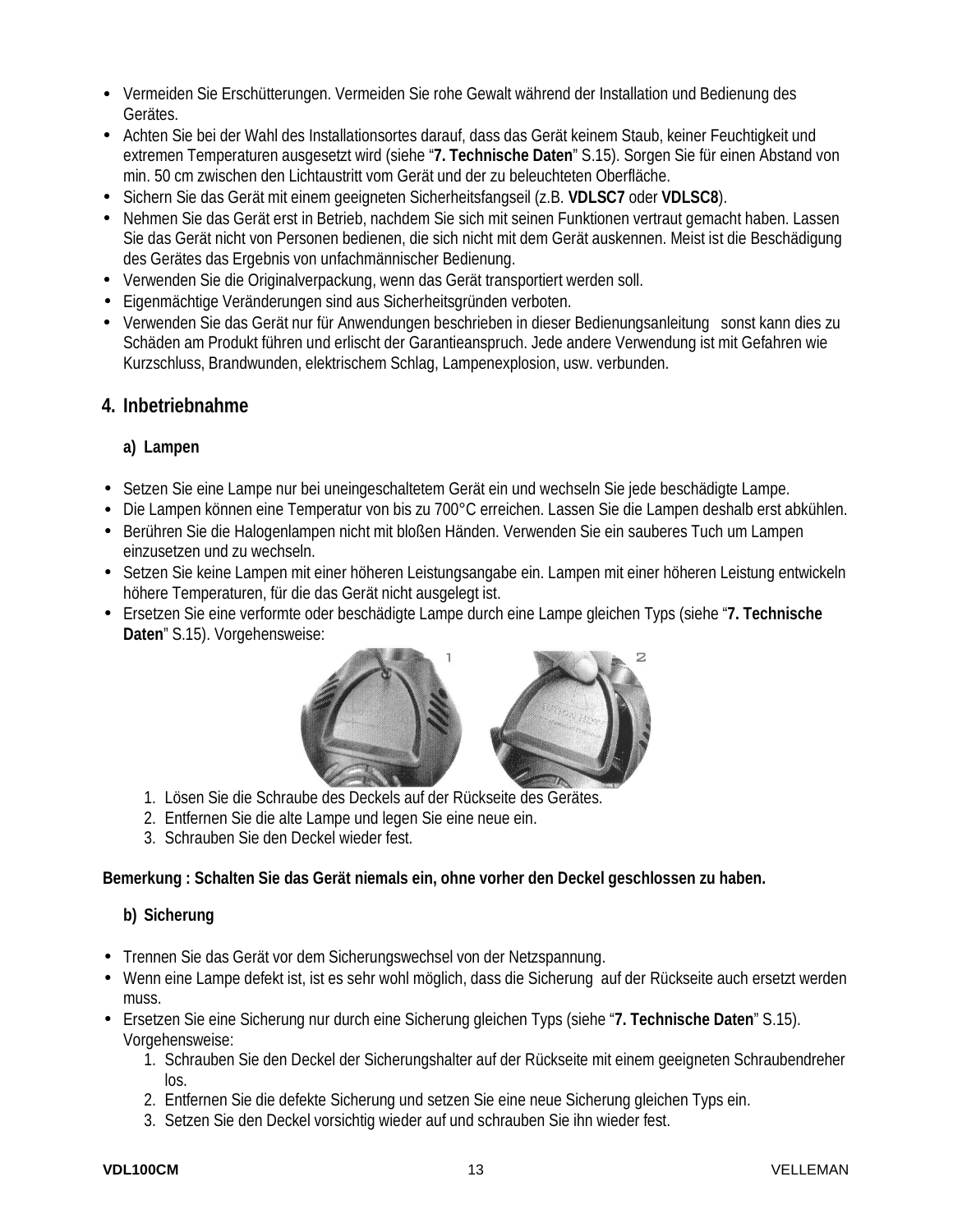#### **c) Das Gerät installieren**

- Betrachten Sie erst den Inhalt der Richtlinie EN 60598-2-17 und die (eventuellen) nationalen Normen ehe Sie das Gerät installieren. Die Installation darf nur von einer Fachkraft durchgeführt werden.
- Die Tragkonstruktion für das Gerät muss während 1 Stunde 10 x das erforderliche Gewicht tragen können, ohne dass die Konstruktion sich dadurch verformt.
- Das Gerät muss ebenfalls ein geeignetes Sicherheitsfangseil haben.
- Achten Sie bei der Montage, beim Abbau und bei der Durchführung von Servicearbeiten darauf, dass der Bereich unterhalb des Montageortes abgesperrt ist. Lassen Sie die Installation vor Inbetriebnahme von einer Fachkraft kontrollieren. Lassen Sie das Gerät auch 1 x pro Jahr nachsehen.
- Montieren Sie das Gerät an einem Ort, wo niemand es berühren kann und wo wenige Leute vorübergehen.
- Eine gründliche praktische Erfahrung ist für die Installation des Gerätes notwendig : Sie müssen die max. Belastung der Tragkonstruktion berechnen können, wissen welches Konstruktionsmaterial Sie verwenden dürfen. Außerdem müssen Sie das verwendete Material und das Gerät regelmäßig nachsehen lassen. Montieren Sie das Gerät nie selber wenn Sie damit keine Erfahrung haben. Eine schlechte Montage kann Verletzungen verursachen.
- Stellen Sie den Neigungswinkel über den Montagebügel ein und ziehen Sie die Schrauben gut fest.
- Entfernen Sie alle entflammbaren Materialen in einem Abstand von 50cm.
- Der elektrische Anschluss darf nur von einer Fachkraft durchgeführt werden.
- Schließen Sie das Gerät über den Stecker an das Netz an. Lichteffekte sollten im Allgemeinen nicht über Dimmerpacks geschaltet werden.
- Die Installation muss vor Inbetriebnahme von einem Experten genehmigt werden.

# **5. Anwendung**

Schließen Sie das Gerät an das Netz an, um es einzuschalten.

Auf der Rückseite des Gerätes gibt es einen Wahlschalter für die 3 Funktionen: musikgesteuert, ständig drehend, statisch.

# **6. Reinigung und Wartung**

- 1. Alle verwendeten Schrauben müssen fest angespannt werden und dürfen keine Rostspuren zeigen.
- 2. Das Gehäuse, die Linsen, die Montagebügel und der Montageort (z.B. Decke oder Gebinde) dürfen nicht angepasst werden, z.B. bohren Sie keine zusätzlichen Löcher in Montagebügel, verändern Sie die Anschlüsse nicht, usw.
- 3. Die mechanisch bewegenden Teile dürfen keinen Verschleiß aufweisen.
- 4. Sorgen Sie dafür, dass die Netzkabel nicht beschädigt werden. Lassen Sie das Gerät von einer Fachkraft installieren.
- 5. Trennen Sie das Gerät vom Netz ehe Sie mit den Servicearbeiten anfangen.
- 6. Verwenden Sie zur Reinigung ein feuchtes Tuch. Verwenden Sie auf keinen Fall Alkohol oder irgendwelche Lösungsmittel.
- 7. Außer Lampen und Sicherung gibt es keine zu wartenden Teile (siehe "**4. Inbetriebnahme**" S.13).
- 8. Bestellen Sie eventuelle Ersatzunterteile bei Ihrem Fachhändler.